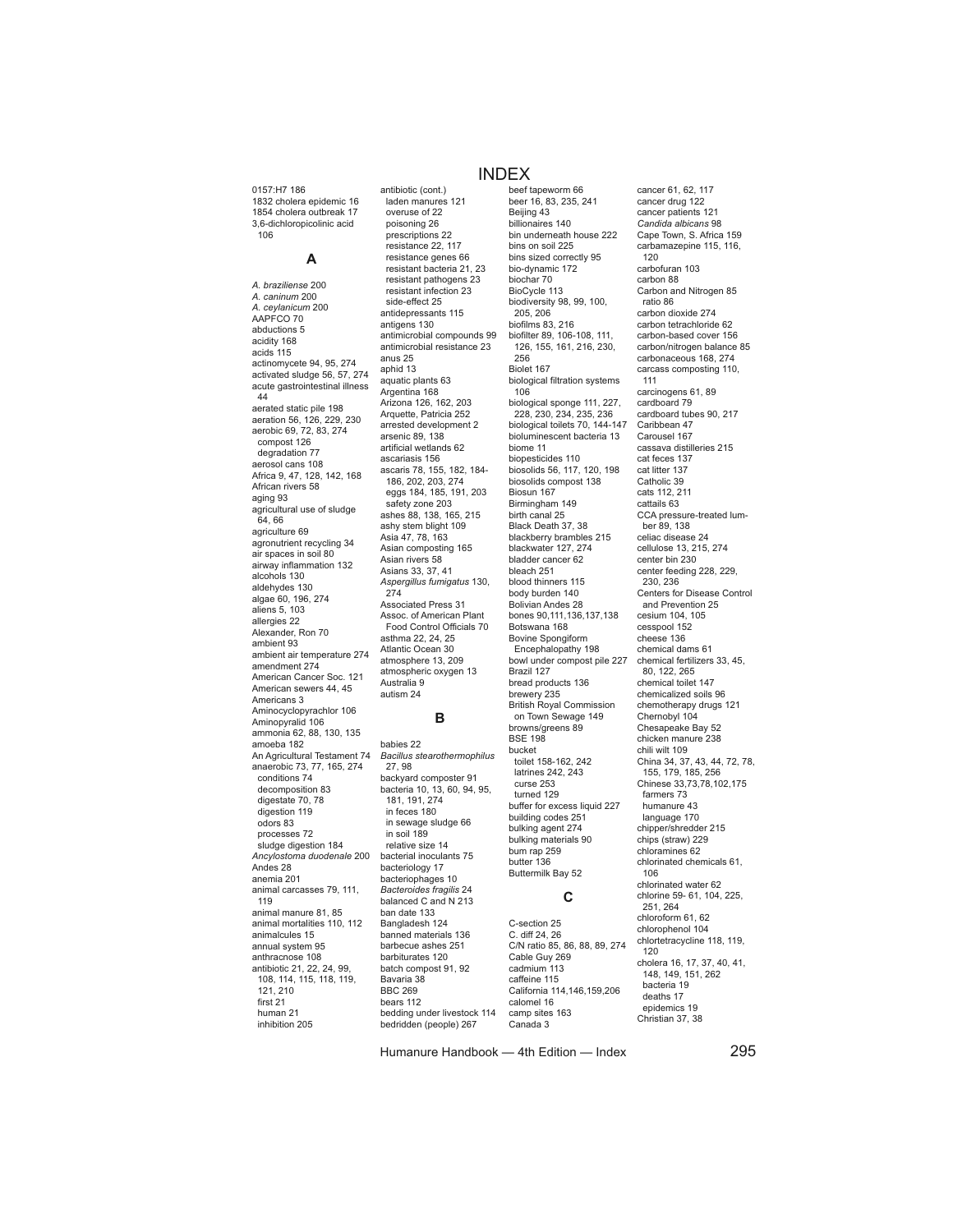chromated copper arsenate 89 chromium 89, 113, 138 citrus peels 136, 137  $CI<sup>2</sup> 60$ Class A biosolids 196, 198 clay 80 climate change 160, 210, 242 Clivus 167, 168 Clopyralid 106 *Clostridium difficile* 24 CO2 209, 263, 274 coagulation 59 coal 138 coal gasification wastes 103 coffee filters 251 cold climates 132, 230, 240, 241 colds 22 coliform bacteria 182, 186 cologne 115 colon 25 combined sewers 55, 274 commabacilli 17 commercial dry toilets 167, 168, 192 commode 152 common ancestor 30 community bins 84 compasses 270 Complete Book of Composting 85 compost 69, 72, 274 heaps 77 an entire dog 113 benefits of 80 bins 81, 225, 228-229, 235 bioaerosols 130, 132 biofilter 107 bioremediation 105 definition of 69, 70 diseased animals 11 dos and don'ts 231 enveloping it 229 fears of 242 filters 106 frequency of turning 132 frozen 238, 239 heaps 72 house 73 inoculants 133 latrines 73 microbes in 94 myths 125 not well managed 192 odors 130 pesticide residues in 106 phases of 91 pile 40 pit 72, 73, 75, 78 science 73 Science and Utilization 73 seems too wet 235 stacks 74 stormwater filters 108 tea 109 temperatures 239 testing labs 100 thermometer 71, 93, 95, 102, 227-229 toilets 218-221 too hot 98, 251 Training Course 127

turning costs 131 turning equipment 78,125 uncured 93 undisturbed 95 unturned batch 129 workers 131 compost toilet 84, 127, 139, 144,148, 156, 161, 163, 196, 217-221, 224, 243, 254, 264, 266, 267 FAQs 250-251 make one 220-221 Compost Toilet Handbook 247 compostable plastic bags 235 composted sludge 65, 98 composted soil 65 composting 19, 26, 196 art of 213 dead animals 111 pathogen survival 199 toilets 70, 147 urine 120 waste 141 concave earth floor 230 concrete 225, 227 Connecticut River 54 consciousness 33 constructed wetlands 62, 63 contained composting 81, 82, 84 contaminants 118 contaminated manures 121 contaminated soil 65, 105 contaminated wood 138 continuous composting 91, 274 control of excessive heat **99** cooling phase 91, 92 copper 123, 138 corncobs 90 Cornell 37, 67, 130 costs for sanitation 142 cotton clothing 79 cover material 84, 106, 112, 128, 132, 137, 155, 160, 215, 216, 236, 241 cushion 229 envelope 230 cover the compost 81 cow's milk 22 crab grass 136 Crapper, Thomas 49 creosote 138, 251 Crete 49 crippled 267 Crohn's disease 24 crowding 19 cryptosporidia 274 curing 91-93, 230, 274 cyanobacteria 28 cyclophosphamide 121 **D**

Dacaiyuan 179 dairy products 136, 251 Dallas-Ft. Worth, TX 113 damping-off diseases 109 dao 207 DDT 62, 64 dead animals 110, 127,

diabetes 24 diaper bucket 90 diapers 90, 204 disposable 89, 90 diarrhea 44, 151 dicamba herbicide 103 diesel fuel 103 diesel oil 104 digestive systems 11 dioxin 61 diphenhydramine 120 dirt 215 disease 169, 185 epidemics 19 organisms 96, 177 resistance genes 108 risk 100 diseased plants 136, 137 diseases in plants 108 dish the soil base 227 disinfectants 117 diverse microbes 97 doctors 16 dog manure 113 dog turd (doo) 113, 251 dogs 81, 112, 127 double pit latrine 243, 244 double vault dry toilets 165, 267 doubts or concerns 100 Dow AgroSciences 106 dry earth system 152 dry privies 165 dry toilets 70, 73, 120, 139, 142, 144-147, 151, 161, 163, 168, 192, 196, 242, 247, 249 dry tons of sludge 67 drying 164 dual-flush toilet 66 dung 40, 75 DuPont 106 dysentery 19, 152 dysfunctional gut microbiome 24 **E** E. coli 21, 23, 99, 129, 191 E. coli 0157:H7 186 earth 69 bin bottom 229 closet 148, 151-155, 158, 205, 214 Day 31 deodorizing agent 152

Sewage v. Water Sewage

Earth's magnetic field 269 earth pail privy 157 Earth's water 168

137 deep shit 32 defecating on soil 201 degrade toxic chem. 103 dehydrated food 70 dehydration 84, 145 Delft, Holland 15 Delhi 44

desert 83 desert dust storms 30 designer composts 110 detergent metabolites 115 detergents 66, 117, 264 Detroit Board of Health 72

Dept. of Defense 55, 105

eggs 137 eggshells 90 *Eisenia fetida* 101 elderly 267 electric shocks 16 electromagnetism 270 Elvis 103 emergency 211, 251 emissions 130 Encyclopedia of Organic Gardening 113 endemic diseases 234 endospores 29 endotoxins 130 England 37, 40, 41, 78, 83 *Entamoeba histolytica* 182 enteric 274 diseases 78 viruses 65 *Enterobius vermicularis* 200 enteroviruses 188 Envirolet 167 EPA 44, 51, 52, 54, 56, 61, 63, 89, 136, 138, 144, 146, 196, 198, 263, 265 epidemic cholera 151 epidemic diseases 40 epidemic roundworm infestation 184 erratic weather 210 *Escherichia coli* 186 Ethical Man 269 Europe 37, 38, 39 European ancestors 37 excreta 35 average production 45 explosives 103 **F** Fahm, Lattee 67 Farmers of Forty Centuries 34, 72, 73 farmyard pits 75 Farr, Dr. 151 fats 137 Feachem 176 fecal coliforms 44, 186, 187, 274 fecal transplantation 26 fecaphobia 162, 163, 169, 172, 274 feces farmer 260 Federal Communications Commission 259 fermentation 16, 72 fermented foods 26 fibrates 115 filth 38 Finger Lakes 161

earthworms 92, 101, 102, 110, 124, 196 East Africa 266 eco-toilet 147 ecological sanit. 162, 163 ecosystem 11 Edinburgh East of Scotland Coll. of Ag. 240 edges of pile 251 effluent 274

Finland 3, 162 fire retardants 115, 117 fish 13,59,61,111,136,137 fish remains 112 five-gallon receptacles 217

296 Humanure Handbook — 4th Edition — Index

152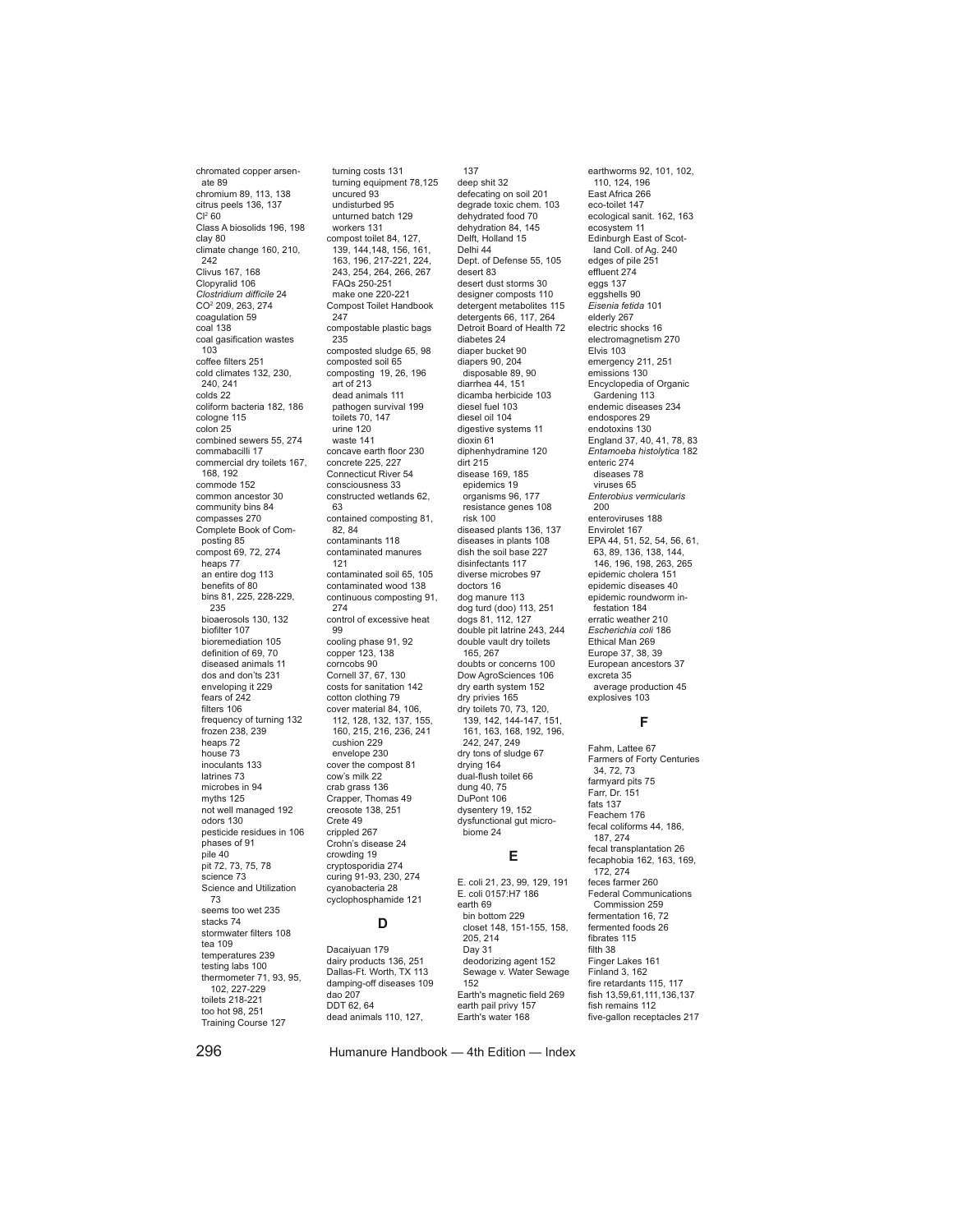Flatt, Hugh 244 fleas 37 Fleming, Alexander 21 flies 48, 81, 84, 126, 127, 172,193, 236, 246, 251, 256, 257 breeding 165 flocculation 59 flood plain 251 Florida 52, 263 fluoroquinolones 116 fluoxetine 116, 120 flush 1 ton of humanure 67 flush toilet invented 49 flush toilets 264, 266 FMT 26 food allergies 24 food scraps 81 food scraps in the loo 217 Fort Riley 105 four phases (compost) 91 four requirements for compost toilets 214 fragrances 117 Franklin, Benjamin 259 free chlorines 62 freezing 84 freon 104 frozen compost 239 fruit fly infestation 217 fungal plant pathogens 110 fungi 11, 13, 94, 95, 274 fungicide 16 Fusarium 109, 110

### **G**

Gaia 13 galaxolide 115 Galileo 7 garbage disposal units 66 gasoline 103 gastrointestinal tract 10, 11 Gen. Board of Health 40 genetic mutation 23 Geobacillus 27, 98 Germany 39, 120, 184 germinate a seed 93 Gibson, T. Dr. 240 Gilgit 81, 175, 176 GiveLove.org 224, 252 glass 138 global fertilizer consumption 265 global-warming gas 263 glucans 130 gluten intolerance 24 God 38 gold mines 28 Gomer 242 Gotaas, Harold B. 98, 136,141, 181 graduate thesis 237 grapes 109 grass clippings 85, 230 grasses 216 graywater 83, 274 grease 103, 137 grease trap wastes 137 Great Lakes 56 Greece 269 green belt 179 green manure 274 greenhouse gas 58, 263 greenhouses 109 greens 89

gross national product 35 groundwater 193, 265 growth stimulators 110 Guinea pigs 64 gummy stem blight 109 gut 11 gut microbiota 13, 24

## **H**

hair 90 Haiti 3, 127, 128, 206, 252 Hamlet 71 hand washing 24, 96 hardwood sawdust 238 Hartmanella-Naegleria 182 Hawthorne Army Depot 105 hay 216, 241 health authorities 172, 247 health complaints 131 heart medications 115 heat of compost pile 98 heavy metal concentrations in compost 65 heavy metals 52, 63, 64, 65, 108, 113, 122, 123, 124, 138, 262, 274 heavy rainfall 82, 234 helminths 59, 73, 78, 274 hepatitis 44, 68, 179 herbicides 103 Hermiston, Oregon 105 Himalayan peaks 175 Hindus 155 History Channel 269 HIV 198 Hoitink, Harry 109 hookworm 23, 78, 183, 200, 201 Hopei 164 horizontal gene transfer 23 hormones 115, 117 hospital-born babies 22 hot geyser 28 hot spring 28 house flies 256 (see also flies) Howard, Sir Albert 74, 81, 83, 126, 134, 135, 175, 176 Huangpu River 43 human excrement 140 human hormones 119 human nutrient cycle 207, 208, 274 human pathogens 30, 93 human right to sanitation 141 human waste 33, 140 disposal 67 humanure 35, 261, 274 agronutrients 160 composition of global production of 160 Hacienda 232-233, 240 misconceptions 172 value of 45 humility 258 humus 32, 69, 274 Hunzas 81, 175, 176 hygiene 274

**I**

Iceland soils 28

immature compost 77, 236 immersion in ice water 16 incinerating 105 incinerating toilet 147, 254 indecent 259 India 3, 44, 74, 78, 81, 126, 187 Indian River Lagoon 52 Indiana 52 Indians 40 Indicator bacteria 186, 191, 192 indicator pathogen 185, 274 Indore process 74, 75, 77, 126, 134 infectious dose 65 inflammatory bowel disease 24 ink-horn 39 inoculants 133 insect damage 265 insect repellents 115 insecticide 16, 103 insulate compost 145, 229, 241 internal biological heat 69 interstitial air spaces 126, 216 intestinal parasites 155 intestinal worms 78 invisible beings 6, 12, 209 Ireland 104 irrigation with sewage 262 Israel 2, 155 Italy 39 Ivermectin 119

#### **J**

jail fever 37, 39 Japan 33, 34, 37, 42, 256 Jenkins 3 sanitation rules 155 Jesus 31 jet fuel 103 Jews 38, 40 Johns Hopkins 24 junk mail 79, 113

#### **K**

Kansas 263 Keesey, Alisa 252 Kenya 3 ketones 130 kidney infections 21 kiln-dried sawdust 89 King, F.H. Dr. 34, 41, 72,73, 256 King Minos 49 kitchen scraps 66 Koch, Robert 17, 19 Korea 33, 34, 37, 47, 256 Korean film crews 269 Korean War 47 kosher foods 38 Kyoto, Japan 41

## **L**

lack of sanitation 68 lactobacilli 25, 27 lagoons 57, 60, 195 LaMotte test kits 237

Humanure Handbook — 4th Edition — Index 297

landfills 34, 48, 56, 67, 79, 261, 263, 265 unlined 263 lard 136, 137 large intestine 25 Larry the Cable Guy 269 Latin American rivers 58 latrine 73, 274 pail 158 lawn clippings 230 laws 253 layering 229, 236 Lea River 151 leach fields 51 leachate 227, 234, 235, 274 leaching 80, 81, 82, 225, 250, 253, 265 lead 65, 113, 123 lead paint 138 lead-contaminated soil 65, 123 leaf cutter ants 13 leaves 216 Leeuwenhoek 15, 16, 71 legalities 249 legumes 36 lettuce 121, 191 lignin 92, 274 lime 56, 88, 134-136, 215, 237 lime stabilized 56, 134 limestone 168 liming compost piles 135 lingering pathogens 100 lipids 137 local health authority 172 London 154 Long Island 52 Loo 217 Louisiana 52 Louisiana Army Ammunition Plant 105 Loveable Loo 266, 267 Lower East Side 19 Lubke, Sigfried 104 lumberyard sawdust 88, 89 *Lumbricus rubellus* 101 lupus 24

#### **M**

macroorganism 92, 274 mad cow disease 198 maggots 42 magnetic organelles 270 magnetism 269 magnetite 269 magnetosomes 269 magnetotactic bacteria 269 magnets 269 mail 113 Maine 114, 253 mammals 13 management 137, 236 manures (comparisons) 87 marsh filters 63 Massachusetts 52, 253 materia medica 71 maturing stage 93 maximize heat 145 maximum microbial diversity 99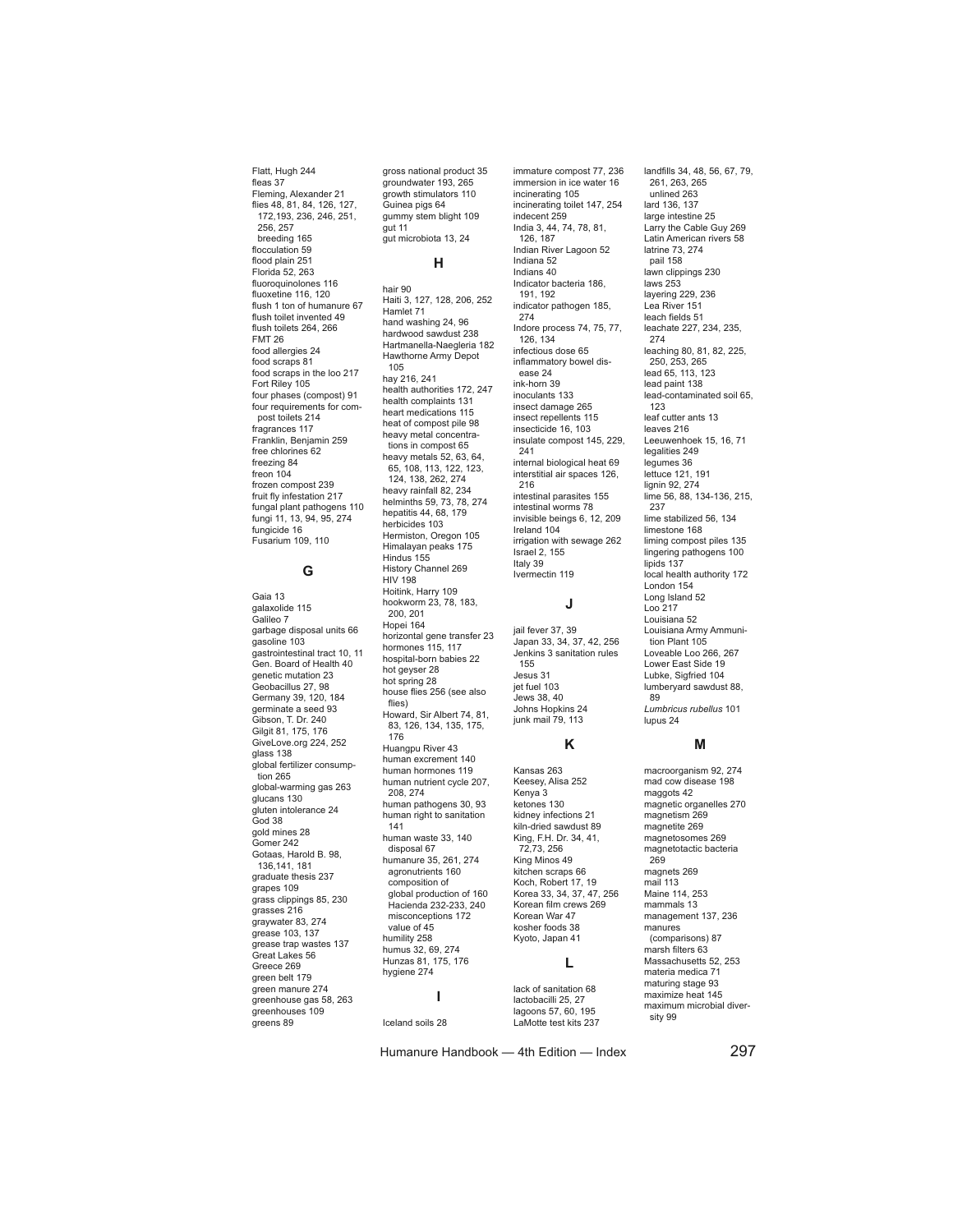mayonnaise 136 McCarrison 176 meat 111, 136, 137, 251 mechanical aeration 126 medical blunder 23 medications 115 Mediterranean Sea 28 menstrual pads 90, 137 mercury 16, 64 mercury salts 16 mesophile 27, 274 mesophilic bacteria 30, 92,  $99$ mesophilic phase 91 methane 58, 263 methaqualone 117 methyl bromide 109 metric tonne 275 Mexican biological digester 47 Mexico 47, 165 Michigan State Univ. 99, 105 micro-arthropods 108 microbes 9, 11 1750 drawing 8 described in 1887-88 18 electron micrograph 12 in soil 10 killer 20 that digest sludge 56 microbial inoculants 133 microbial remnants 9 microbial tag team 30 microbiological competition 93 microbiome 11, 19, 22, 26 microbiota 22 microorganism 275 microorganisms don't walk 83 microscope 15 microscopic organisms 9 microscopic pathogens 16 migratory fish 61 Milan 39 milk 111, 136 mineral fertilizers 34 minimum infective doses 100 Minnesota 52 Miquel 28 missing limbs (person) 267 Missouri 52 mites 108 mix of C/N 85 moisture 79, 81, 82, 89, 137, 213 mold components 130 monensin 118 Mongolia 3, 226, 266, 267 monitoring temp. 238 Morocco<sup>3</sup> morphine 16, 119 Moses 155 mosquitoes 48, 193, 196 Mother Earth 13, 30 Mother Nature 13 Moule 152, 155 mouth bacteria 10 Mozambique 3, 127 Mr. Hedges 151 Mr. Turdly 45, 46 MSW 275 mucosal membrane 131 mulch 70, 275 multiple drug resistance 26

municipal composters 91 municipal organic garbage 133 municipal waste 122, 262, 209, 275 municipal waste compost  $123$ municipal wastewater 56 music festivals 163 music resmand myobacteria 181 myths of composting 125

#### **N**

Nano-Toilet 140 naproxen 116, 117 National Geographic 73 National Sanitation Foundation 249 Native Americans 40 natural birth 25 Nebraska 52 *Necator americanus* 200 neglected compost 193 nematodes 96 Nevada 203 New England 254 New Hampshire 54 New York City 19, 56, 200, 209 New York State 161 New York Times 170 New York's biosolids 56 New Zealand 146 newborn baby 26 newspapers 113, 235 shredded 114 newsprint 113, 114 Nicaragua 3, 267 Niger 45 night soil 33, 35, 37, 41, 78, 141, 151, 179, 275 nitrate levels 195 nitrate pollution 265 nitrates 80, 264, 275 nitrogen 80, 88, 135, 137, 265 nitrogen loss 86, 88, 129 nitrous oxide 58 Nobel Prize in Medicine 21 nonillion 9 Northern Ireland 28 nose 88 Nova Scotia, Canada 133 nuclear radiation 65 nuisance animals 81, 111 nun 31 nutrient cycle 207 nutrient management 265 nutrient runoff 265

#### **O**

obesity 24, 25 ocean 28 ocean dumping 67 odor control 89, 106, 111 odor emissions 132 odors 126, 193, 236, 253, 256 Ohio 52 oil spills 65 oil wells 28 oils 103, 136, 137 olive mill by-products 215

open pile 81, 126 opossums 112 oral antibiotics 22 organic 275 acids 93 agriculture 74 dairy farms 26 gardening 125 material 79 pollution 58 .<br>water contaminants 117 organic matter loss 131 organochlorines 62 osteoporosis 24 outdoor toilet 161 outhouse 19, 47, 48, 152, 161, 172, 193 ova & parasite lab analyses 238 oxidation ponds 60 oxygen 126, 213 content 129 levels 132 tension 129 oxygen-producing bacteria 13 oxytetracycline 118, 119 ozone 59, 61 **P** Pacific Ocean 28, 30 PAHs 118 pail privies 159, 161 pails of raw sewage 161 painkillers 115 Pakistan 175 pallet bin 160, 229 pallets 128 palm of hand (bacteria) 13 parasites 155, 178 death points 199 parasitic nematodes 110 parasitic worm eggs 65, 66 parasitic worms 182 .<br>Paris 37 Parliament 41 Pasteur, Louis 16 pasteurized milk 27 pasture fertilized with sludge 66 patent for compost 109 pathogen 96, 176, 275 death points 199, 204 destruction 196, 206 elimination 93, 96, 97 minimal infective doses 178 on crops 191 persistence of 187 pollution 58 survival in sludge 192 transmission through toi lets 192 pathogenic fungus 110 pathogenic worm eggs in wastewater plant 184 pathogenic worms 185 PCBs 62, 64,103-105, 275 peanut butter 136 peat moss 160, 275 pediatrician's office 22 penicillin 21, 24, 66 Pennsylvania 44, 51, 83,

open defecation 47, 68, 139

240, 255 Pennsylvania DEP 252 people without toilets 68 perfume 115 persistent herbicide 106 personal microbiome 24 pest-fighting microorganisms 110 pesticides 80, 117, 122 pestilences 37 pet manure 113, 136 petroleum 104 hydrocarbons 103 products 115 based solvents 113 pH 56, 134, 135, 136, 187, 237, 275 pharmaceuticals 115, 117, 120, 121, 210, 264 in compost 114 in urine 120 phenylbutazone 119 Philippines 168 Phoenix toilet 167 phosphorus 80, 265 photosynthesis 13 phytophthora 109 phytoplankton 13 phytotoxic 77, 93, 275 Picloram 106 pig 48, 75, 164 pigments 113 pile turning 129 piling compost 81 pink eye 68 pinworms 200 pit 72 pit latrine 19, 48, 49, 50, 142,143, 152, 161, 163, 193, 19, 251, 267, 275 plague 37 planetary pathogens 32 plant cellulose 214 plant disease 108, 265 plants uptake drugs 120 .<br>plasticizers 117 plastics 138 Plymouth Colony 40 Plymouth, Pa. 174 polio virus 98, 189, 191 pollen 130 polluted air 19 pollution from agriculture 265 polychlorinated biphenyls 103 polycyclic aromatic hydrocarbons 118 pooptaters 269 Pope Innocent VIII 38 Pope of Poop 31 poppy production 119 portable toilets 163 Portland, Oregon 108 potassium 265 poultry 21 powdery mildew 109 power outages 160 pregnant women 62 prescription drugs 21, 114 pressure treated lumber 89, 251 Prince Albert 40 prions 198 prisons 37, 39 privy 48, 143, 161 probenecid 117

298 Humanure Handbook — 4th Edition — Index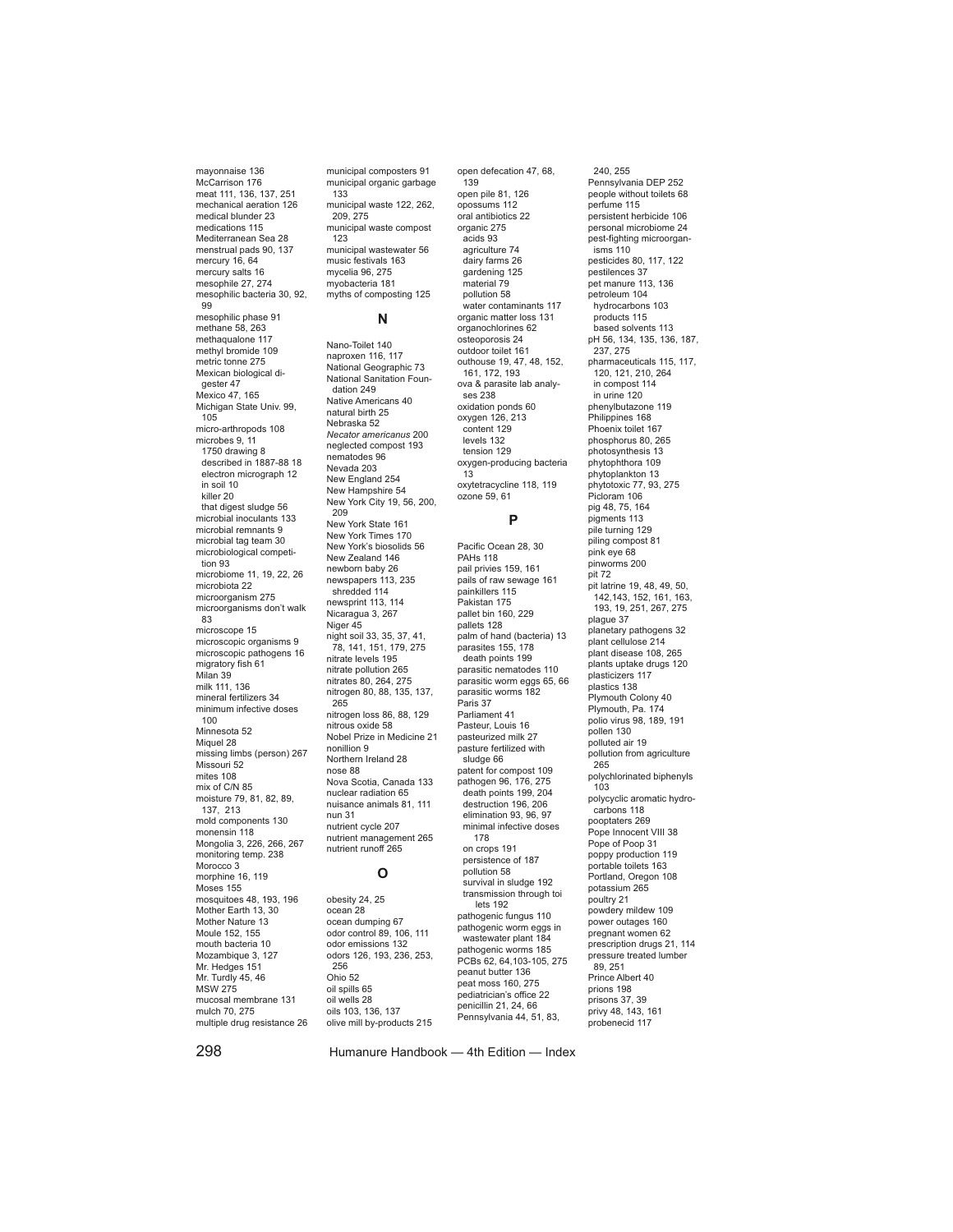prochlorococcus 13 Protestant 39 protozoa 11, 13, 59, 96, 182, 188, 275 cysts 187, 191, 192 psychrophile 27, 275 Public Health Act 41 public health challenges 23 public water supplies 263 public water systems 115 Puerto Rico 203 putrefaction 49 pythium 108, 109

## **Q**

Queen Victoria 40, 41 quick emergency bin 234 Quintana Roo 47

#### **R**

raccoons 112 radioactive cesium 104 radioactive contamination 105 rags 79 railroad ties 251 rain water 234, 246 rainfall 83 rats 37, 127, 235, 246, 251, 253 raw meat 21 raw sewage 54, 184, 262 receptacles 217 rectal cancer 62 red worms 70, 101 refinery wastes 103 reflux disease 24 regulations 249, 251 reinvent the toilet 140 reproductive impairment 117 residual moisture 216 resistance to antibiotics 66 respiratory infections 68 respiratory symptoms 131 retention time 101, 206, 246 rhizoctonia root rot 109 rhubarb leaves 136 rice 136 rice husks 215 Rockland County, NY 106 rod-shaped bacterium 27 Rodale, J.I. 85, 113, 126, 135 Rodale, Robert 125 roundworm 66, 78, 98,155, 156, 165, 184, 185, 187, 192,195, 202 Royal Demolition Explosives 105 Royal Society 15, 16 rubber 138 Rybczynski 163, 165

## **S**

safety zone 204 salad dressing 136 saline solutions 16 salinomycin 118, 122 salmonella 24, 66, 98, 99,

129, 181, 187, 192 sand 79, 215 sand mound 51 Sanitary Fertilizer Company 149 sanitary napkins 89 sanitation in compost 97 sanitation in England 40 sanitation workers 140 Santa Monica Bay 264 Satan 38 sawdust 90, 156, 161, 210, 215, 216 decomposition rates 87 sawdust toilet 211, 244 sawmill sawdust 88 Scharff, J.W. Dr. 78 schistosome 275 school latrines 127 science of microbiology 16 scientists 36 secret to odor prevention 84 segregate urine 120, 171, 244 self-aeration 129 senior citizen 267 septage 51, 142, 144, 145, 168, 196, 198, 247, 249, 275 septage haulers 51 septic systems 49, 51, 52, 54, 161, 275 failure of 52 septic tank 49, 51, 53, 55, 62, 194, 195 chemicals in 51 cleaner liquids 52 settling stage 56, 57 sewage discharges of 59, 68 disposal 37, 249 farming 262 for irrigation 122 infiltrating water pipes 45 pipes 55 plant 54 pollution 177 sludge 48, 56, 65, 67, 99, 115-117, 121, 138, 198 sludge brand names 65 sludge compost 115, 123 sludge fertilized soil 121 untreated 55, 58, 59 sewage treatment plant 41, 51, 64, 195 sewage-laden coastal waters 68 sewer 64, 149 overflows 44 Seymour Johnson Air Force Base 105 Shakespeare 71 Shang Dynasty 33 Shanghai 35, 43, 44 Shantung 164 shigella 181, 275 shit in a bucket 222 shrinkage of compost 93, 230 Singapore 78 Sisters of Humility 31 Skaneateles Lake 161 skin 10, 11 skin lotions 115 skin rashes 68 Slippery Rock University 1

slow-release nutrients 80 sludge 57, 64, 275 sludge on forestlands 67 small volume of compost material 145 smells and odors 250 smelly feedstocks 82 Snow, John Dr. 17, 40 soap 235 sodium chloride 62 soil 69 base 227, 235 fertilized with sludge 64 nitrogen 36 nutrients 34 pH 80 compost interface 225 solar aquatics 63 solid waste 261 Sonnerat, Pierre 28 sorghum bagasse 215 sour cream 136 source separation 275 South Africa 9, 78 South Korea 2, 269 Souza, Samuel 252 sow bugs 92 Spain 39 spore-forming rods 27 spores 28 springtails 108 squatting 142 St. Abraham 38 St. Sylvia 38 static piles 130 Steiner, Rudolf, Dr. 172 sterile soils 109 Stern, Howard 260, 267, 269 steroids 115, 117 stirring your compost 95 stomach flu 44 stool analysis 185, 201, 202, 237 storm sewer drain 264 storm water 55, 66 biofilter 107 contamination 108 runoff 108 straw 128, 206, 216, 230, 241 straw bales 229 stream contaminants 116 streptococci 27 streptomycin 24 strychnine 16 sugar 25 sugarcane bagasse 128, 206, 215 sulfachlorpyrazine 118 sulfamethazine 117, 118, 119 sulfonamide 119 sulfur 17 sulfur remedies 17 summer solstice 230 Sun-mar 167 sunscreens 115 superbugs 21 Superfund site 105, 263 sustainable 275 sustainable agriculture 261 Sven Linden 167 sweating sickness 37 symbiotic 13 synthetic fertilizer 43, 138, .<br>261

synthetic fungicides 109 Syracuse, New York 161 systemic acquired resistance 108

#### **T**

table salt 62 *Taenia saginata* 66 Tanzania 3, 168, 267, 268 Tao of Compost 207 tapeworm 66, 183 tea bags 136 tea estates 78 teaspoon of native soil 95 telephone books 114 temperature 213 conversions 273 Tennessee 254 termites 13 terpenes 130 Tester, Cecil 136 tetracycline 22, 118 Thames 40, 154 theological reasoning 38 thermometer 217, 227- 229, 238 thermophiles 27, 30, 69 early investigations 29 thermophilic 28, 275 actinomycetes 99 bacteria 27, 92 fungi 95 phase 91, 92 spores 30 thesis 211, 237 thinking person's toilet 223 third leading cause of death 24 three-bin system 230 Tianiin 43 time-temperature 206 tipping fee 275 TNT 103, 105 tobacco smoke enemas 16 toilet over compost bin 222 paper 59,90,217,234,238 types 139 Tokyo 170 tomatoes 191 tonalide 115 tons human excrement daily 67 topsoil 80 Tories 41 torture 39 total coliform 186, 187 total pathogen inactivation 78 toxic chemicals 104, 210 toxic pollutants 64 toxic waste 105 trailer court 253 translations 2 transvestite 260 treated tap water 62 treated wastewater 59 Treehouse Masters 269 triazine 103 trichloroethylene 51, 104 *Trichuris trichiura* 202 triclocarban 120 triclosan 115, 120 troposphere 28, 30 *Tubercle bacilli* 192

Humanure Handbook — 4th Edition — Index 299